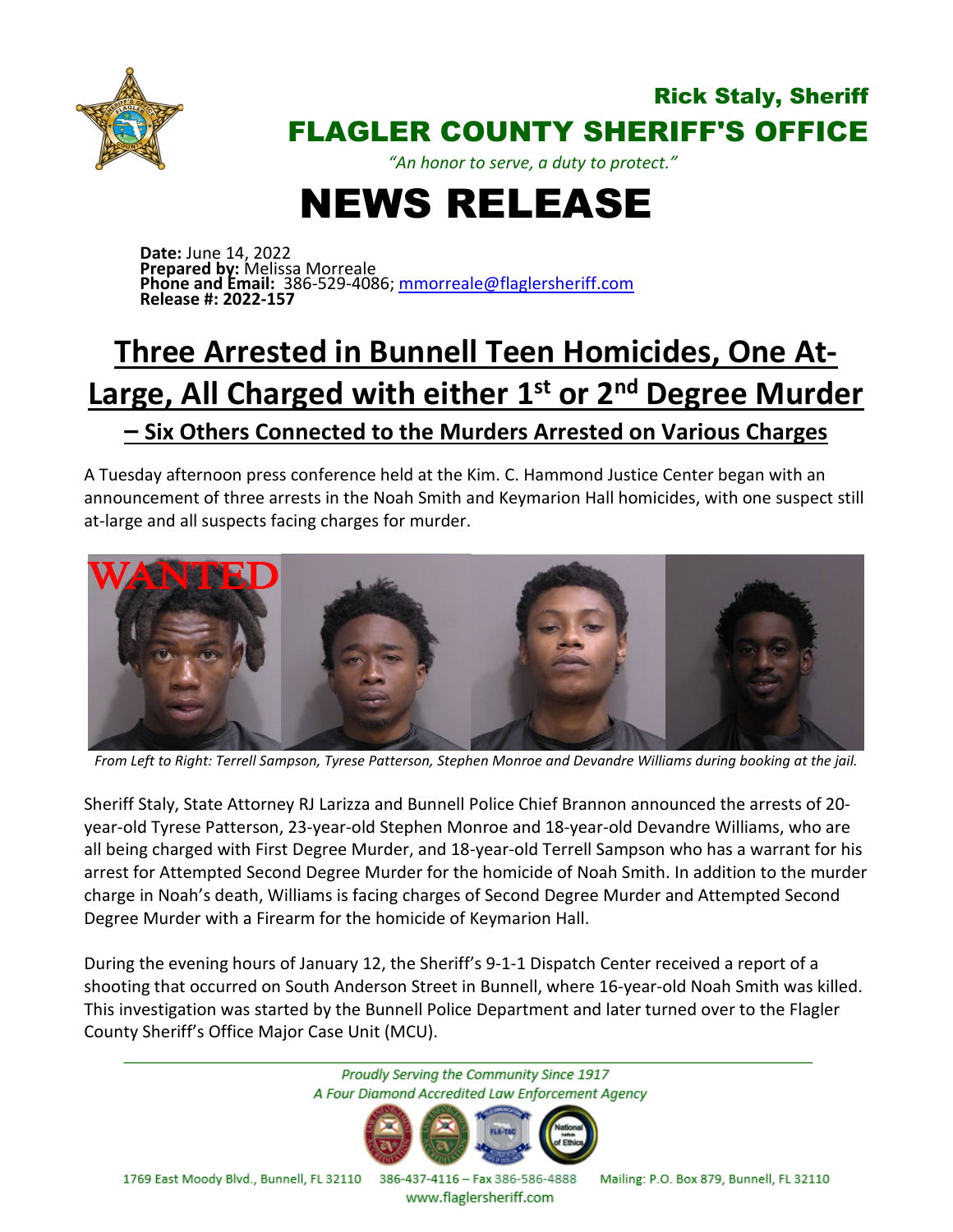The Flagler County Sheriff's Office (FCSO) also led the investigation of the May 3 homicide of 16-yearold Keymarion Hall, who was shot and killed in Bunnell in proximity to Smith's murder location. The Sheriff's Office has been contracted to handle all major cases for the City of Bunnell.

"The Major Case detectives worked over 2,500 hours and served 40 warrants in these cases," Sheriff Rick Staly said. "These were difficult cases based on the intertwining of the suspects, relatives and friends wanting to settle disputes with street justice. I'm very proud of everyone that worked so hard and their dedication to finding justice for Noah and Keymarion and their families. All four of these dirtbags played an active role in taking lives of these two young victims and will be spending their futures behind bars. I hope today's arrests help bring closure for the families knowing the murderers and their accomplices are being held accountable."

Throughout the investigation, Major Case Unit (MCU) Detectives observed multiple social media profiles, interactions, messages, comments, aggressive music content and pictures, to piece together the involvement of all four suspects. Social media footprints played a large role in evidence gathering and proving pre-meditation.

During the course of the investigation, it was also discovered there were two opposing sides to the local violence, including the "Bunnell" side and the "Palm Coast" side. These two groups chose "street justice" to resolve disputes instead of cooperating with law enforcement, which delayed detectives in gathering the evidence needed to arrest the suspects.

"I want the community to understand the magnitude of an investigation like this," Sheriff Staly added. "Detectives had to not only find the evidence, but work through multiple stories that didn't match the evidence, while certain members of the community preferred to take street justice into their own hands. Multiple incidents took place involving a handful of subjects that were linked to these senseless murders. Detectives worked endless hours to build solid cases and I hope these guys all get maximum sentences for their violent crimes."

Today, the three suspects are being held at the Sheriff Perry Hall Inmate Detention Facility on no bond, while Sampson is at-large. Tyrese Patterson, Stephen Monroe and Devandre Williams are all being charged with First Degree Murder and Terrell Sampson is being charged with Attempted Second Degree Murder in the homicide of Noah Smith. Additionally, Devandre Williams is being charged with Second Degree Murder and Attempted Second Degree Murder with a Firearm in the homicide of Keymarion Hall.

Linked to some of the crimes and the suspects involved in both homicides, several other subjects were arrested during the investigation. All are loosely related to the murder investigations and are in custody on various drug charges, weapon/violence-related felony offenses or probation violations. These additional subjects being held in the Sheriff Perry Hall Inmate Detention Facility are: 19-year-old Jebea Johnson, 28-year-old Edward Sampson, 19-year-old Keyshawn Davis, 20-year-old Josiah Feimster

> Proudly Serving the Community Since 1917 A Four Diamond Accredited Law Enforcement Agency



1769 East Moody Blvd., Bunnell, FL 32110 386-437-4116 - Fax 386-586-4888 Mailing: P.O. Box 879, Bunnell, FL 32110

www.flaglersheriff.com